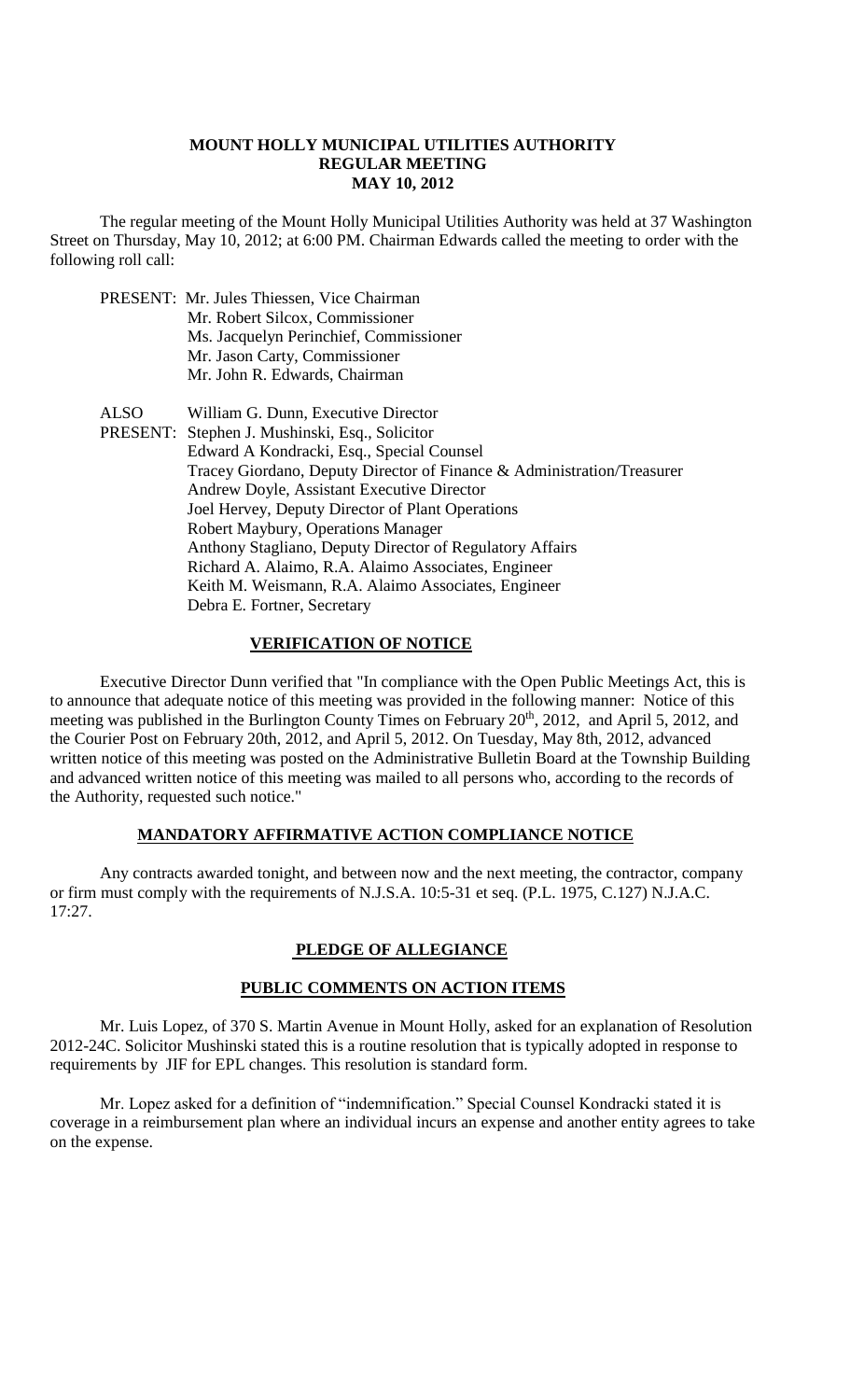# **APPROVAL OF MINUTES**

Commissioner Thiessen moved for the approval of regular minutes of April 12, 2012, Commissioner Silcox seconded the motion. Motion carried.

Chairman Edwards recommended, if it was the pleasure of the board, moving Resolution 2012-29 ahead of the other resolutions.

# **RESOLUTION 2012-29**

# **A RESOLUTION OF THE MOUNT HOLLY MUNICIPAL UTILITIES AUTHORITY HONORING JOSEPH K. GASKILL, SR.**

Executive Director Dunn commented Mr. Gaskill has served for 36 years with the Authority, all of which Mr. Dunn worked with him. Executive Director Dunn offered Mr. Gaskill good wishes, on behalf of the Authority, for a job well done.

Commissioner Carty personally thanked Mr. Gaskill for his service to the Authority. Commissioner Carty pointed out Mr. Gaskill started working for the Authority the same year he was born. Commissioner Carty stated Mr. Gaskill was also the Volunteer Fire Chief for many years; Mr. Gaskill has offered a lot of service to this community.

Commissioner Carty moved for the approval of Resolution 2012-29. Commissioner Silcox seconded the motion. At the call of the roll, the vote was:

AYES: Commissioner Thiessen, Commissioner Silcox, Commissioner Perinchief, Commissioner Carty, Chairman Edwards

NAYS:

# **OLD BUSINESS**

## **PUBLIC HEARING**

## **RESOLUTION 2012-32**

## **A RESOLUTION OF THE MOUNT HOLLY MUNICIPAL UTILITIES AUTHORITY APPROVING A SERVICE AGREEMENT WITH INTERSTATE WASTE REMOVAL CO., INC. FOR THE TREATMENT OF NON DOMESTIC WASTE WATER**

The Commissioners received information in their packets regarding the proposed service agreement renewal with Interstate Waste Removal Co., Inc. Chairman Edwards asked if any comments had been received. The Executive Director stated that no written or oral comments were received. Chairman Edwards asked if there were any comments from the public. There were no comments from the public. Chairman Edwards asked if there were any comments from the Commissioners. There were no comments from the Commissioners. Chairman Edwards declared the public hearing closed.

Commissioner Silcox moved for the approval of Resolution 2012-32. Commissioner Thiessen seconded the motion. At the call of the roll, the vote was:

AYES: Commissioner Thiessen, Commissioner Silcox, Commissioner Perinchief, Chairman Edwards.

NAYS: Commissioner Carty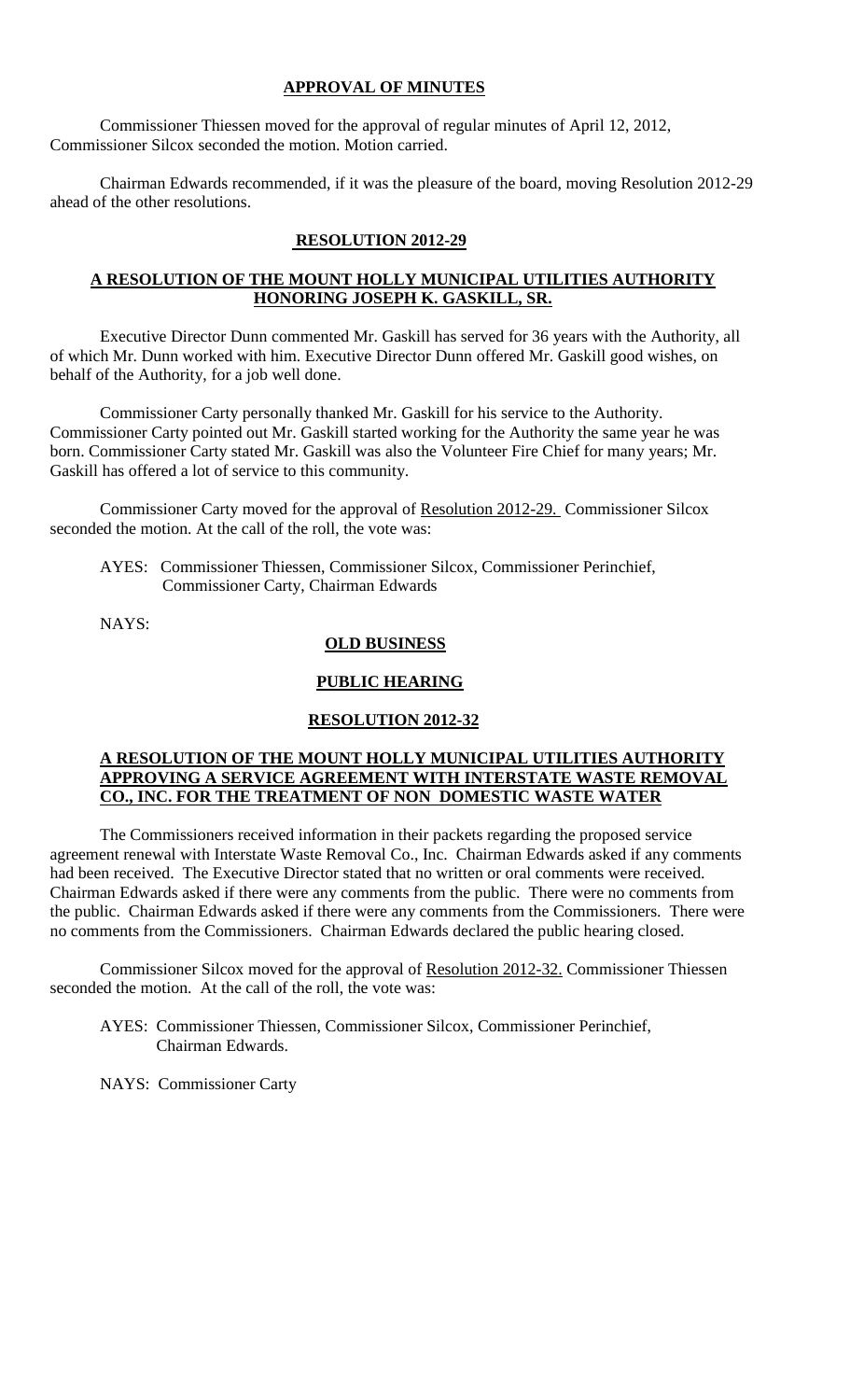## **RESOLUTION 2012-24A**

# **A RESOLUTION OF THE MOUNT HOLLY MUNICIPAL UTILITIES AUTHORITY ESTABLISHING PROCEDURES TO ADOPT PERSONNEL PRACTICES AND THE EXECUTIVE DIRECTOR TO IMPLEMENT SAID PERSONNEL PRACTICES WITH ALL COMMISSIONERS, APPOINTEES, EMPLOYEES, PROSPECTIVE EMPLOYEES, AND INDEPENDENT CONTRACTORS OF THE MOUNT HOLLY MUNICIPAL UTITLIES AUTHORITY**

Commissioner Thiessen moved for the approval of Resolution 2012-24A. Commissioner Silcox seconded the motion. At the call of the roll, the vote was:

 AYES: Commissioner Thiessen, Commissioner Silcox, Commissioner Perinchief, Chairman Edwards

NAYS: Commissioner Carty

## **RESOLUTION 2012-24B**

# **A RESOLUTION OF THE MOUNT HOLLY MUNICIPAL UTILITIES AUTHORITY ADOPTING PERSONNEL POLICIES AND PROCEDURES AND APPROVING ADOPTION OF EMPLOYMENT PRACTICES LIABILITY AND PERSONNEL MANUAL**

Commissioner Silcox moved for the approval of Resolution 2012-24B. Commissioner Thiessen seconded the motion. At the call of the roll, the vote was:

 AYES: Commissioner Thiessen, Commissioner Silcox, Commissioner Perinchief, Chairman Edwards

NAYS: Commissioner Carty

## **RESOLUTION 2012-24C**

### **A RESOLUTION AUTHORIZING THE MOUNT HOLLY MUNICIPAL UTILITIES AUTHORITY TO PROVIDE LEGAL COUNSEL AND INDEMNIFICATION FOR COMMISSIONERS, EMPLOYEES, AND APPOINTEES OF THE AUTHORITY IN CERTAIN ACTIONS BROUGHT AGAINST SAID OFFICIALS, EMPLOYEES, AND APPOINTEES**

Commissioner Silcox moved for the approval of Resolution 2012-24C. Commissioner Thiessen seconded the motion. At the call of the roll, the vote was:

 AYES: Commissioner Thiessen, Commissioner Silcox, Commissioner Perinchief, Chairman Edwards

NAYS: Commissioner Carty

## **NEW BUSINESS**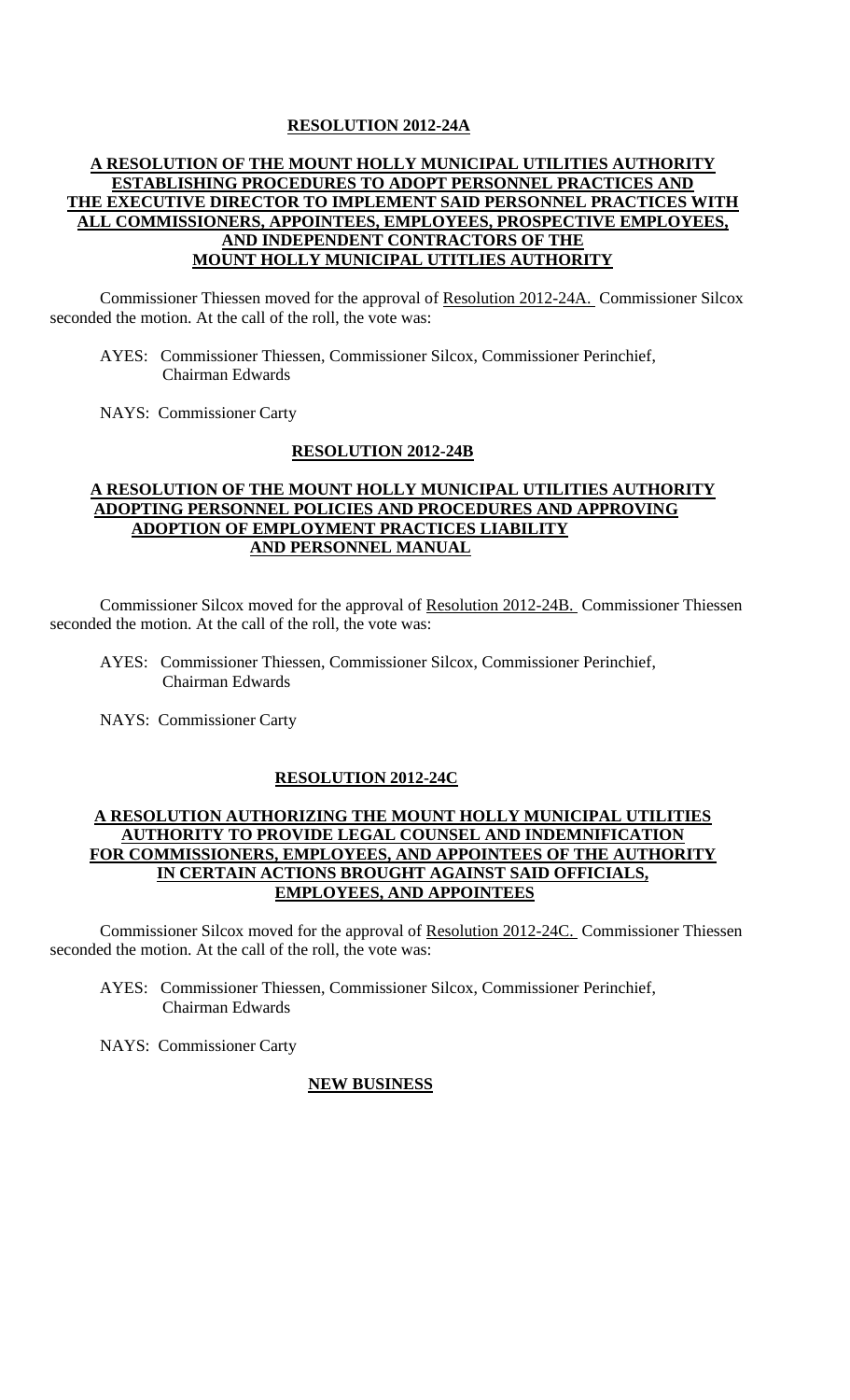## **PUBLIC NOTICE**

Chairman Edwards acknowledged public notification of proposal for the position of Auditor, due May 23, 2012. Action will be taken at the June 2012 Board Meeting.

There was discussion regarding a rate hearing to be held at the June 2012 Board Meeting. Special Counsel Kondracki stated the Deputy Director of Finance and Administration, Giordano, has put together numbers for the rate hearing based on the State formula. Commissioner Silcox recognized the rate hearing is based on State statute, but wondered if it can be put on hold. Commissioners Thiessen and Silcox both expressed concern about the impact of raising connection fees when an attempt is being made to promote new businesses. Commissioner Thiessen asked what the penalty would be if the Board chooses not to adopt increases. Special Counsel Kondracki stated the rate payers would ultimately be affected by their rates going up. Solicitor Mushinski stated, to the best of his recollection, the Authority was previously involved in litigation where connection fees were not adjusted annually. This led to an attorney pursuing a class action suit on behalf of rate payers who felt they were being charged a higher annual service charge due to the Authority not increasing connection fees. Solicitor Mushinski advised the Board, this is the possible exposure. Commissioner Thiessen asked the Deputy Director of Finance and Administration, Giordano, to construct a worksheet of numbers to show the potential loss in revenue to the Authority if connection fees are not raised.

#### **RESOLUTION 2012-33**

#### **A RESOLUTION OF THE MOUNT HOLLY MUNICIPAL UTILITIES AUTHORITY APPROVING THE CONTRACT FOR SUPPLY OF ONE NEW MULTI-STAGE VERTICAL TURBINE PUMP WITH MOTOR (CONTRACT 2012-10)**

Commissioner Silcox moved for the approval of Resolution 2012-33. Commissioner Thiessen seconded the motion. At the call of the roll, the vote was:

- AYES: Commissioner Thiessen, Commissioner Silcox, Commissioner Perinchief, Chairman Edwards
- NAYS: Commissioner Carty

#### **RESOLUTION 2012-27**

#### **A RESOLUTION OF THE MOUNT HOLLY MUNICIPAL UTILITIES AUTHORITY ACCEPTING AND ACKNOWLEDGING THE 2011 AUDIT AND CORRECTIVE ACTION PLAN**

Chairman Edwards was pleased to see the Authority essentially has no Corrective Action Plan other then the same comments addressing New Jersey American Water the Authority has had for many years; something we have no control over.

Commissioner Silcox moved for the approval of Resolution 2012-27. Commissioner Perinchief seconded the motion. At the call of the roll, the vote was:

- AYES: Commissioner Thiessen, Commissioner Silcox, Commissioner Perinchief, Chairman Edwards
- NAYS: Commissioner Carty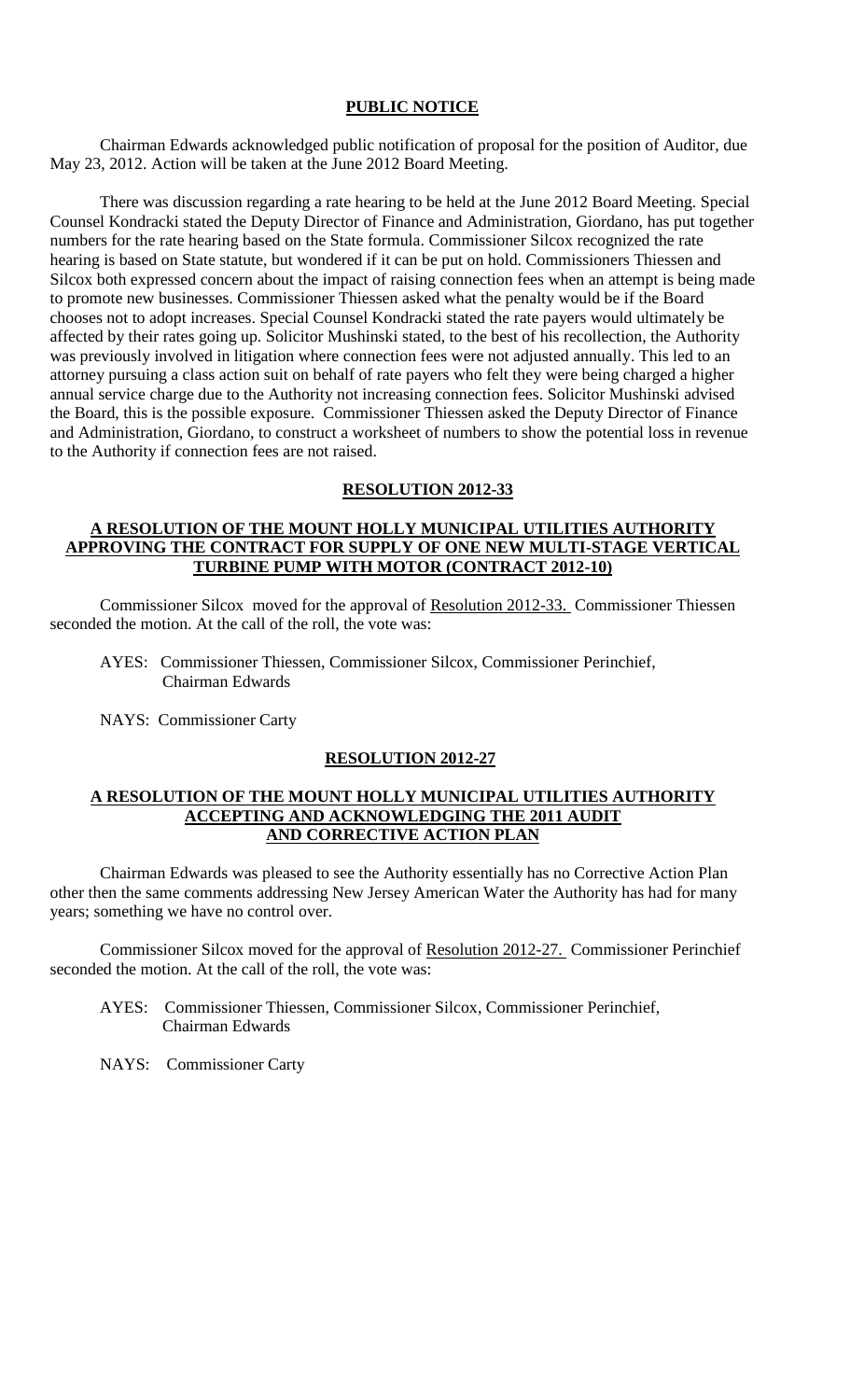# **RESOLUTION 2012-28**

## **A RESOLUTION OF THE MOUNT HOLLY MUNICIPAL UTILITIES AUTHORITY AUTHORIZING THE SALE OF SURPLUS PERSONAL PROPERTY NO LONGER NEEDED FOR PUBLIC USE THROUGH AN ONLINE AUCTION (AUCTION #3)**

Commissioner Thiessen moved for the approval of Resolution 2012-28. Commissioner Silcox seconded the motion. At the call of the roll, the vote was:

- AYES: Commissioner Thiessen, Commissioner Silcox, Commissioner Perinchief, Chairman Edwards
- NAYS: Commissioner Carty

#### **RESOLUTION 2012-30**

## **A RESOLUTION APPROVING THE OPERATING EXPENSES FOR THE MONTH OF APRIL 2012**

Commissioner Silcox moved for the approval of Resolution 2012-30. Commissioner Thiessen seconded the motion. At the call of the roll, the vote was:

 AYES: Commissioner Thiessen, Commissioner Silcox, Commissioner Perinchief, Chairman Edwards

NAYS: Commissioner Carty

Chairman Edwards stated he had been advised prior to the meeting it is customary for Governmental Boards, such as the Authorities, to request a reason when a member votes against operating expenses. Chairman Edwards asked Commissioner Carty why he said nay to this resolution. Commissioner Carty stated "because it's \$700,000.00. No."

## **RESOLUTION 2012-30A**

## **A RESOLUTION APPROVING SEWER REFUND EXPENDITURES FOR THE MONTH OF APRIL 2012**

Commissioner Thiessen moved for the approval of Resolution 2012-30A. Chairman Silcox seconded the motion. At the call of the roll, the vote was:

AYES: Commissioner Thiessen, Commissioner Silcox, Commissioner Perinchief, Commissioner Carty, Chairman Edwards.

NAYS:

## **RESOLUTION 2012-31**

## **A RESOLUTION APPROVING THE EXPENDITURES FOR THE MONTH OF APRIL 2012 FROM THE IMPROVEMENT AND REPLACEMENT FUND**.

Commissioner Silcox moved for the approval of Resolution 2012-31. Commissioner Thiessen seconded the motion. At the call of the roll, the vote was:

AYES: Commissioner Thiessen, Commissioner Silcox, Commissioner Perinchief, Chairman Edwards

NAYS: Commissioner Carty

# **COMMUNICATIONS**

Executive Director Dunn stated he has no communications to report.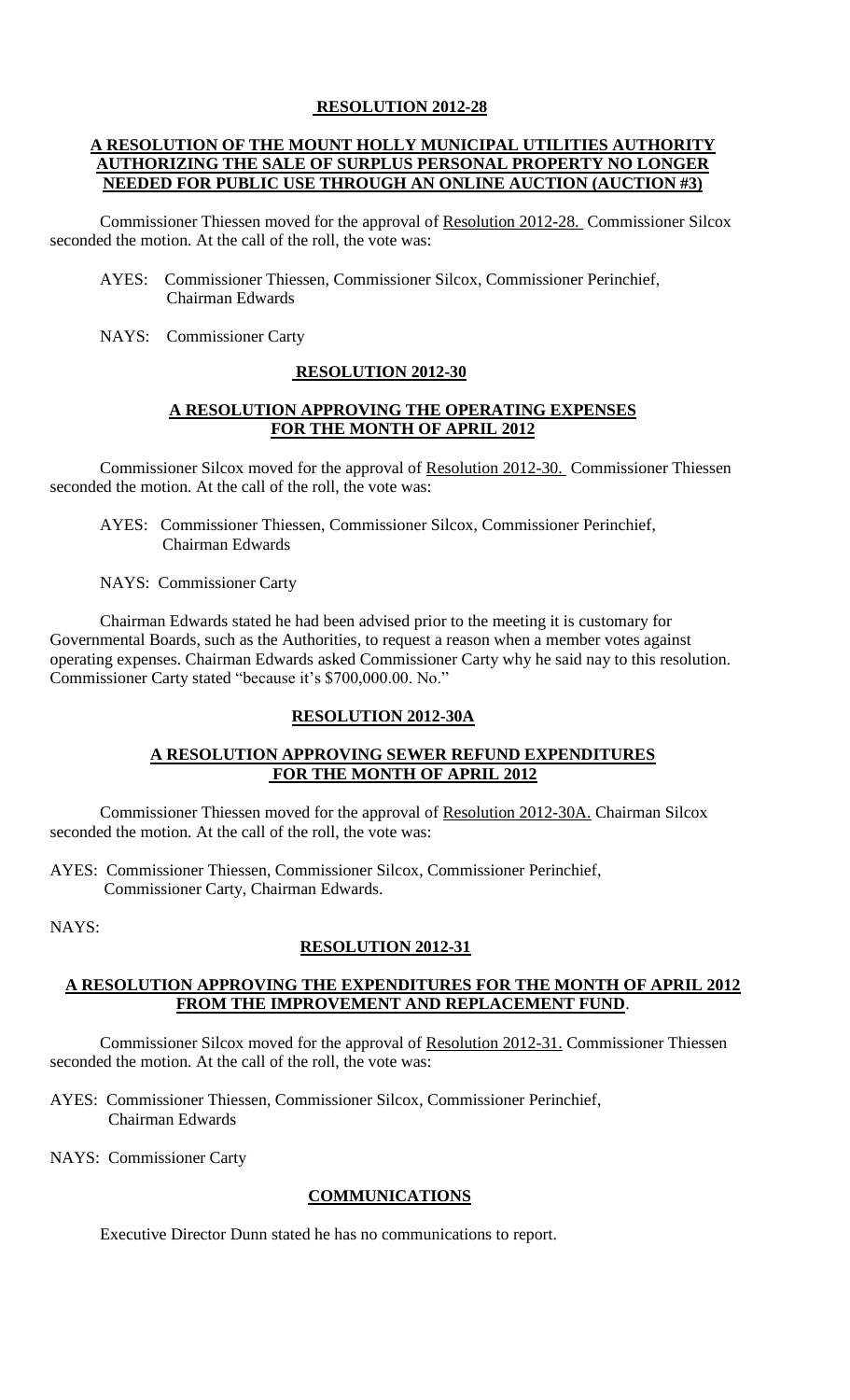# **MATTERS TO BE PRESENTED BY THE PUBLIC**

Mr. Luis Lopez, of 370 S. Martin Avenue, Mount Holly New Jersey, asked for an update on the solar power project. Executive Director Dunn reported he will be attending a Lumberton Township Planning Board Meeting on Wednesday, May  $16<sup>th</sup>$ , to answer any questions they may have in regards to the project. Executive Director Dunn stated he is also hoping to have a report from PSE&G next week in regards to power going into the system. Mr. Lopez asked when the project is expected to be completed. Mr. Dunn advised him it would be approximately 4-5 months depending on variables.

Mr. Lopez asked if a date has been set yet for the 2012 audit. Deputy Director of Finance and Administration, Giordano, explained the 2011 Audit was just completed and is now available on the Authority website. She stated the 2012 Audit would not be started until the end of 2012.

Mr. Lopez asked for the status of public sewer for the new apartments in Mount Holly. Commissioner Thiessen stated according to the local newspaper the project was turned down.

Mr. Lopez asked Commissioner Carty why he had voted nay for the first three resolutions. Commissioner Carty answered "because I wanted to vote no Luis."

#### **REPORT OF THE EXECUTIVE DIRECTOR**

Executive Director Dunn stated he has nothing further to report.

## **REPORT OF THE ENGINEER**

The report of the Engineer was received.

## **REPORT OF THE DEPUTY DIRECTOR FOR PLANT OPERATIONS**

The Report of the Deputy Director of Plant Operations was received.

Executive Director Dunn reported the Authority received an award from the NJDEP for plant operation and stewardship.

Deputy Director of Plant Operations, Hervey, reported there had been an emergency on Garden Street in Mount Holly. A contractor was called in and it was discovered there was a leaking pipe. The contractor arrived about 4pm, replaced the pipe, and finished up around midnight. Deputy Director of Plant Operations stated the break was right at the main and it would be difficult to go back on the owner in this situation.

## **REPORT OF THE DEPUTY DIRECTOR FOR REGULATORY AFFAIRS**

The Report of the Deputy Director for Regulatory Affairs was received.

## **REPORT OF THE SOLICITOR**

Special Counsel Kondracki stated there was a matter to be discussed in Executive Session which might require action to be taken.

# **REPORT OF THE DEPUTY DIRECTOR OF FINANCE AND ADMINISTRATION**

The Report of the Deputy Director of Finance and Administration was received.

## **OTHER NEW BUSINESS**

There was no other new business.

## **MATTERS TO BE PRESENTED BY THE COMMISSIONERS**

There was nothing to be presented by the Commissioners.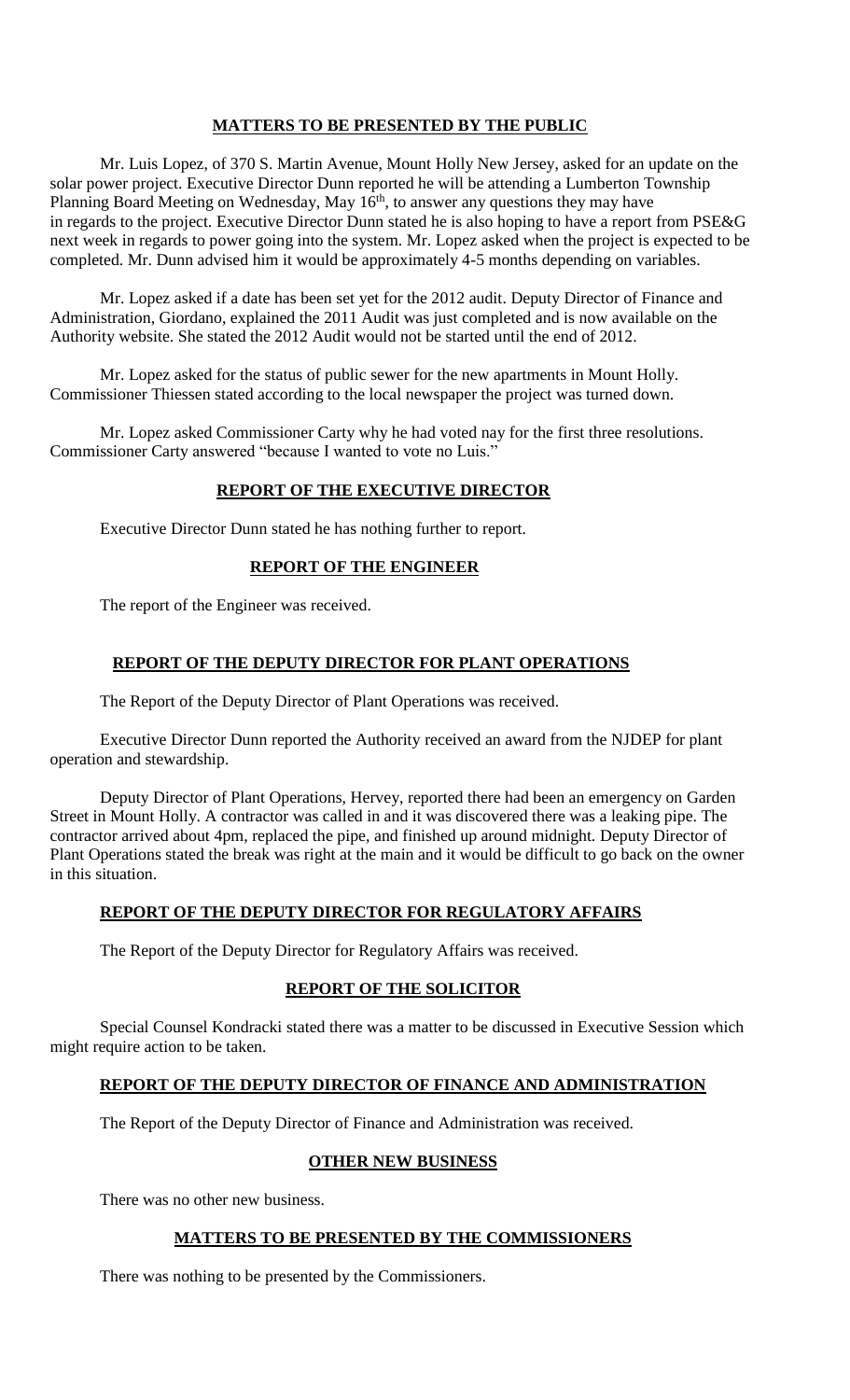# **EXECUTIVE SESSION**

Chairman Edwards moved for the approval of Resolution 2012-34. Commissioner Thiessen seconded the motion. At the call of the roll, the vote was:

AYES: Commissioner Thiessen, Commissioner Silcox, Commissioner Perinchief, Chairman Edwards

NAYS:

Commissioner Carty abstained.

At 6:35 PM the Authority Commissioners retired to Executive Session for a discussion of pending litigation.

# **RESOLUTION 2012-34**

# **AUTHORIZING AN EXECUTIVE SESSION OF THE MOUNT HOLLY MUNICIPAL UTILITIES AUTHORITY**

**WHEREAS**, N.J.S.A. 10:4-12.b permits a public body to exclude members of the public from that portion of a meeting at which certain specifically enumerated matters are to be discussed; and

**WHEREAS**, the Mount Holly Municipal Utilities Authority deems it necessary to exclude members of the public from a portion of this meeting in order to discuss certain matters that are exempted from public discussion; and

**WHEREAS**, this meeting will be reopened to the public after the discussion of the matters that are exempted from public discussion.

**NOW, THEREFORE, BE IT RESOLVED** by the Mount Holly Municipal Utilities Authority this  $10<sup>th</sup>$  day of May, 2012 that the public shall be excluded from a portion of this meeting in order that the Authority may discuss the following matters that are exempted from public discussion under N.J.S.A.  $10:4-12.b$ :

N.J.S.A. 10:4-12.b (7), Pending Litigation: Benn v. Hoffman

**BE IT FURTHER RESOLVED** that the public is hereby excluded from that portion of the meeting during which the above discussion shall take place.

**BE IT FURTHER RESOLVED** that the discussion conducted in closed session can be disclosed to the public after the Authority Attorney advises the Authority that the disclosure of the discussion will not detrimentally affect any rights, interests or duties of the Authority or any other person or entity with respect to said discussion.

AYES: Commissioner Carty, Commissioner Perinchief, Commissioner Theissen, Commissioner Silcox, Chairman Edwards

NAYS: None

The Authority Commissioners returned to regular session at 7:12pm

Respectfully submitted,

\_\_\_\_\_\_\_\_\_\_\_\_\_\_\_\_\_\_\_\_\_\_\_\_\_\_\_ Debra E. Fortner, Secretary